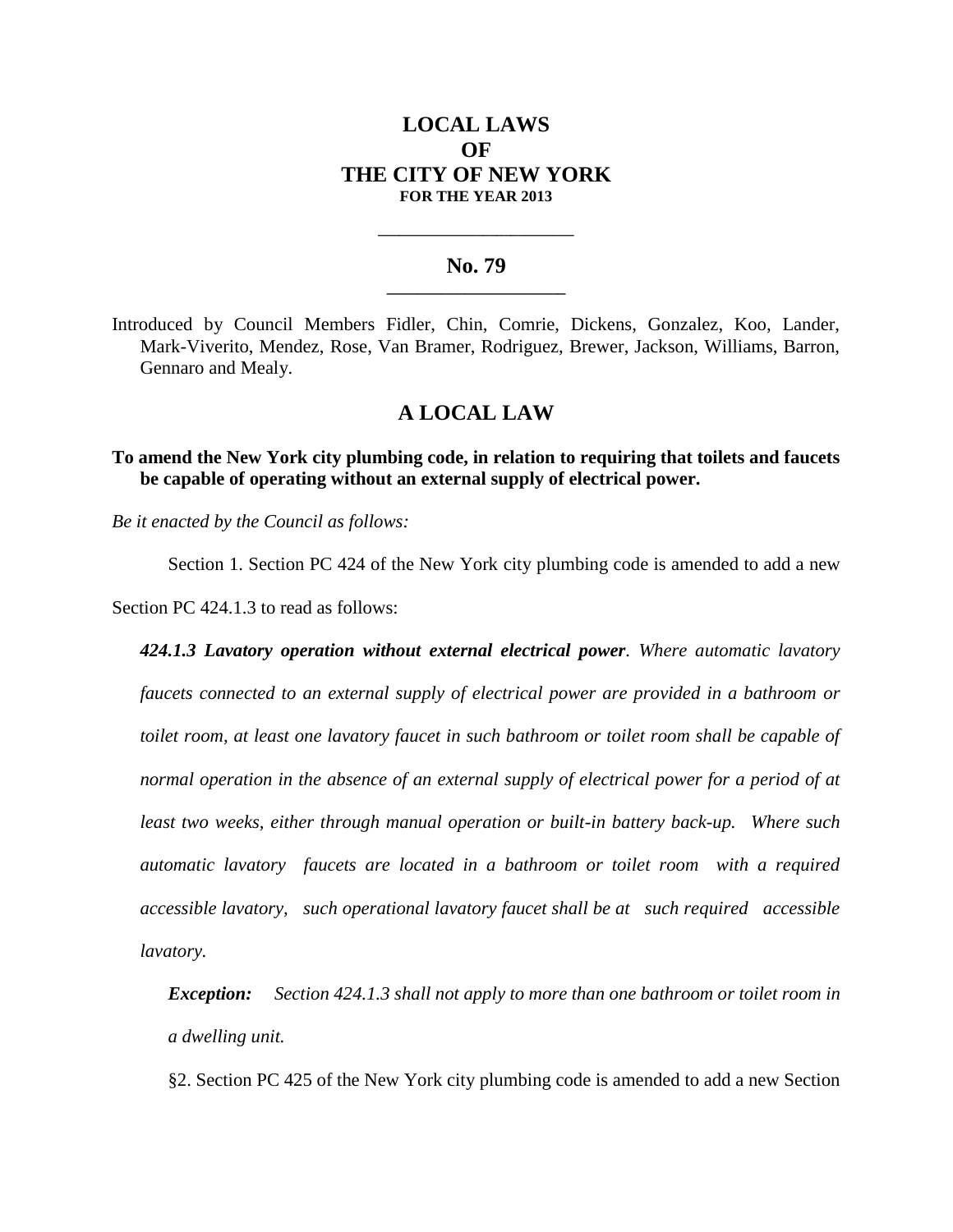PC 425.1.2 to read as follows:

*425.1.2 Water closet flushing without external electrical power. Where automatic flushing devices connected to an external supply of electrical power are provided for water closets in a bathroom or toilet room, the flushing device of at least one water closet in such bathroom or toilet room shall be capable of normal operation in the absence of an external supply of electrical power for a period of at least two weeks, either through manual operation or built-in*  battery back-up. Where such automatic flushing devices are located in a bathroom or toilet *room with a required accessible water closet, such operational flushing device shall be at such required accessible water closet.*

*Exception: Section 425.1.2 shall not apply to more than one bathroom or toilet room in a dwelling unit.*

§3. This local law shall take effect on the same date as a local law of the city of New York for the year 2013 amending the administrative code of the city of New York, the New York city plumbing code, the New York city building code, the New York city mechanical code and the New York city fuel gas code, relating to bringing such codes up to date with the 2009 editions of the international building, mechanical, fuel gas and plumbing codes, as proposed in Intro. 1056, takes effect.

#### THE CITY OF NEW YORK, OFFICE OF THE CITY CLERK, s.s.:

 I hereby certify that the foregoing is a true copy of a local law of The City of New York, passed by the Council on September 24, 2013 and approved by the Mayor on October 2, 2013.

MICHAEL M. McSWEENEY, City Clerk Clerk of the Council.